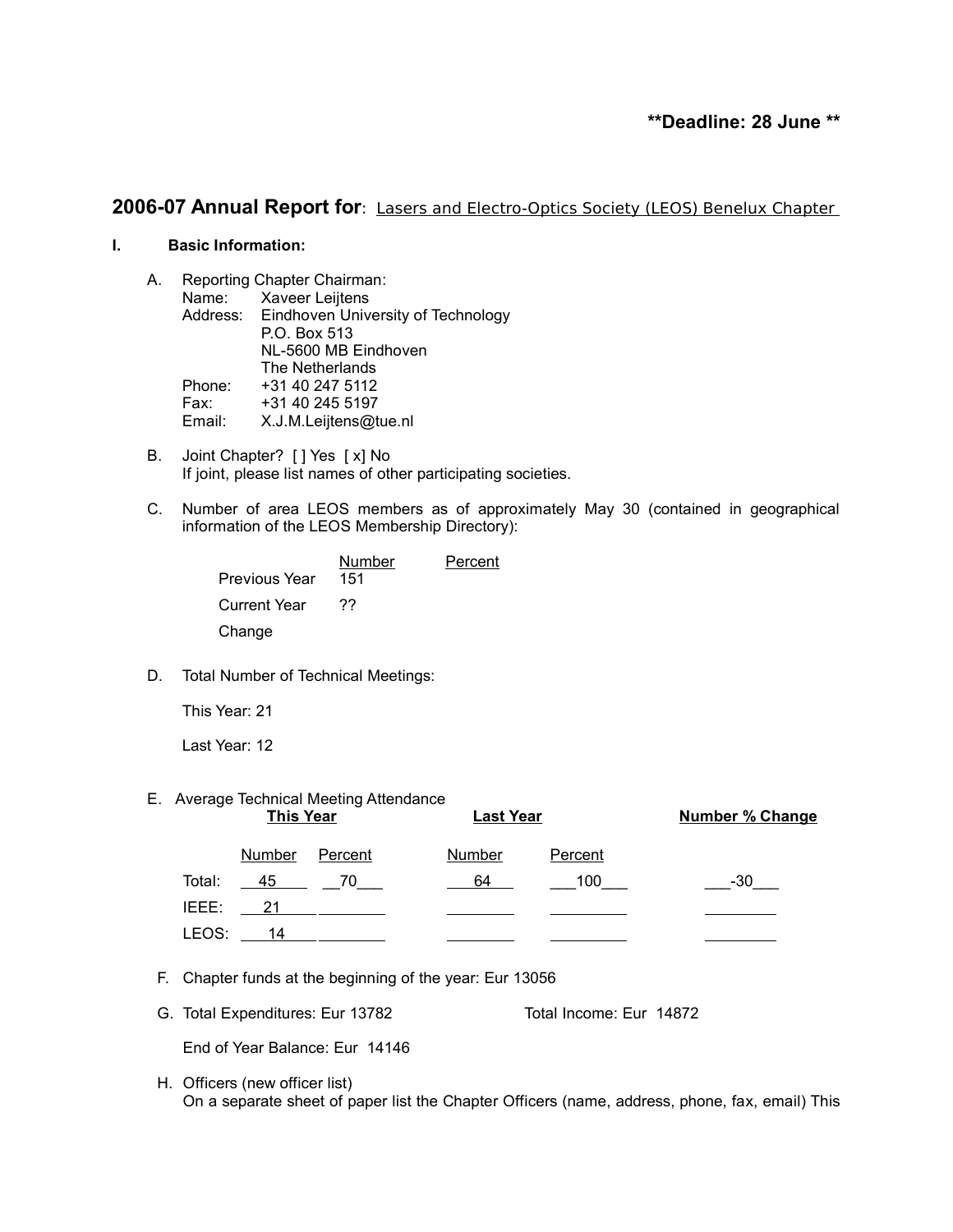information will be used to update the Chapter web site on the LEOS Home Page. Include your URL if your chapter has a home page.

- I. Check List:
	- $X$  Sent L-31 forms to IEEE (minimum of 2/yr required) http://www.ieee.org/organizations/rab/scs/L-31.html
	- □ Sent nomination for LEOS Awards -Tab 6 or http://www.ieee.org/leos/awards
	- □ Nominated member for Senior Member grade http://www.ieee.org/membership/upgrade.html

## **II. Overview of Basic Chapter Activities:**

List

| <b>Activity</b><br><b>Type</b> | <b>Title/Speaker/Location/Date</b>                  | <b>Attendance</b><br>LEOS/IEEE/Tot | <b>Joint Activity</b><br><b>Sponsors</b> |
|--------------------------------|-----------------------------------------------------|------------------------------------|------------------------------------------|
| colloquium                     | Lasers dynamics: from basic concepts to             | 18/23/40                           |                                          |
|                                | applications, Thomas Erneux, Eindhoven University   |                                    |                                          |
|                                | of Technology, Oct. 6, 2006                         |                                    |                                          |
| colloquium                     | Research in the Optical Communications Group of     | 10/15/25                           |                                          |
|                                | UPC, on access, transmission and networking, prof.  |                                    |                                          |
|                                | Josep Prat, Eindhoven University of Technology,     |                                    |                                          |
|                                | Oct. 23, 2006                                       |                                    |                                          |
| colloquium                     | Circular Bragg Nanocavities - Beyond the Total      | 12/17/30                           |                                          |
|                                | Internal Reflection Limit, Dr. Jacob Scheuer,       |                                    |                                          |
|                                | Eindhoven University of Technology, Sep. 9, 2006    |                                    |                                          |
| colloquium                     | New life for mode-locked semiconductor lasers,      | 12/18/35                           |                                          |
|                                | Prof. John McInerney, Eindhoven University of       |                                    |                                          |
|                                | Technology, Nov. 17, 2006                           |                                    |                                          |
| colloquium                     | Fiber Optic Parametric Amplifiers and their         | 18/24/45                           |                                          |
|                                | applications, Dr. Peter A. Andrekson, Eindhoven     |                                    |                                          |
|                                | University of Technology, Nov. 28, 2006             |                                    |                                          |
| symposium                      | Joint European Platform for InP-based Photonic      | 20/30/107                          |                                          |
|                                | Integration of Components and Circuits (JePPIX):    |                                    |                                          |
|                                | "How Micro-Photonics can work for you", Eindhoven   |                                    |                                          |
|                                | University of Technology, Nov. 30.                  |                                    |                                          |
| symposium                      | 11th annual symposium of the IEEE/LEOS Benelux      | 60/80/160                          | See below.                               |
|                                | Chapter, Eindhoven University of Technology, Nov.   |                                    | $\boldsymbol{\dot{ }}$                   |
|                                | 30-Dec. 1, 2006                                     |                                    |                                          |
| administrativ                  | Board meeting, Eindhoven University of Technology,  | 9/9/9                              |                                          |
| е                              | Dec 1, 2006                                         |                                    |                                          |
| colloquium                     | Photon funneling from wavelength-scale photonic     | 12/18/35                           |                                          |
|                                | crystal light emitters, Prof. Yong Hee Lee,         |                                    |                                          |
|                                | Eindhoven University of Technology, Dec. 12, 2006   |                                    |                                          |
| colloquium                     | High Capacity Optical Interconnects, Dr. Madeleine  | 18/27/50                           |                                          |
|                                | Glick, Eindhoven University of Technology, Jan. 12, |                                    |                                          |
|                                | 2007                                                |                                    |                                          |
| colloquium                     | OSMOSIS research project, Dr. Cyriel Minkenberg,    | 10/13/27                           |                                          |
|                                | Eindhoven University of Technology, Feb. 23, 2007   |                                    |                                          |
| colloquium                     | Novel semiconductor-based lasers for telecom and    | 10/16/35                           |                                          |
|                                | non-telecom applications, Shinji Matsuo and         |                                    |                                          |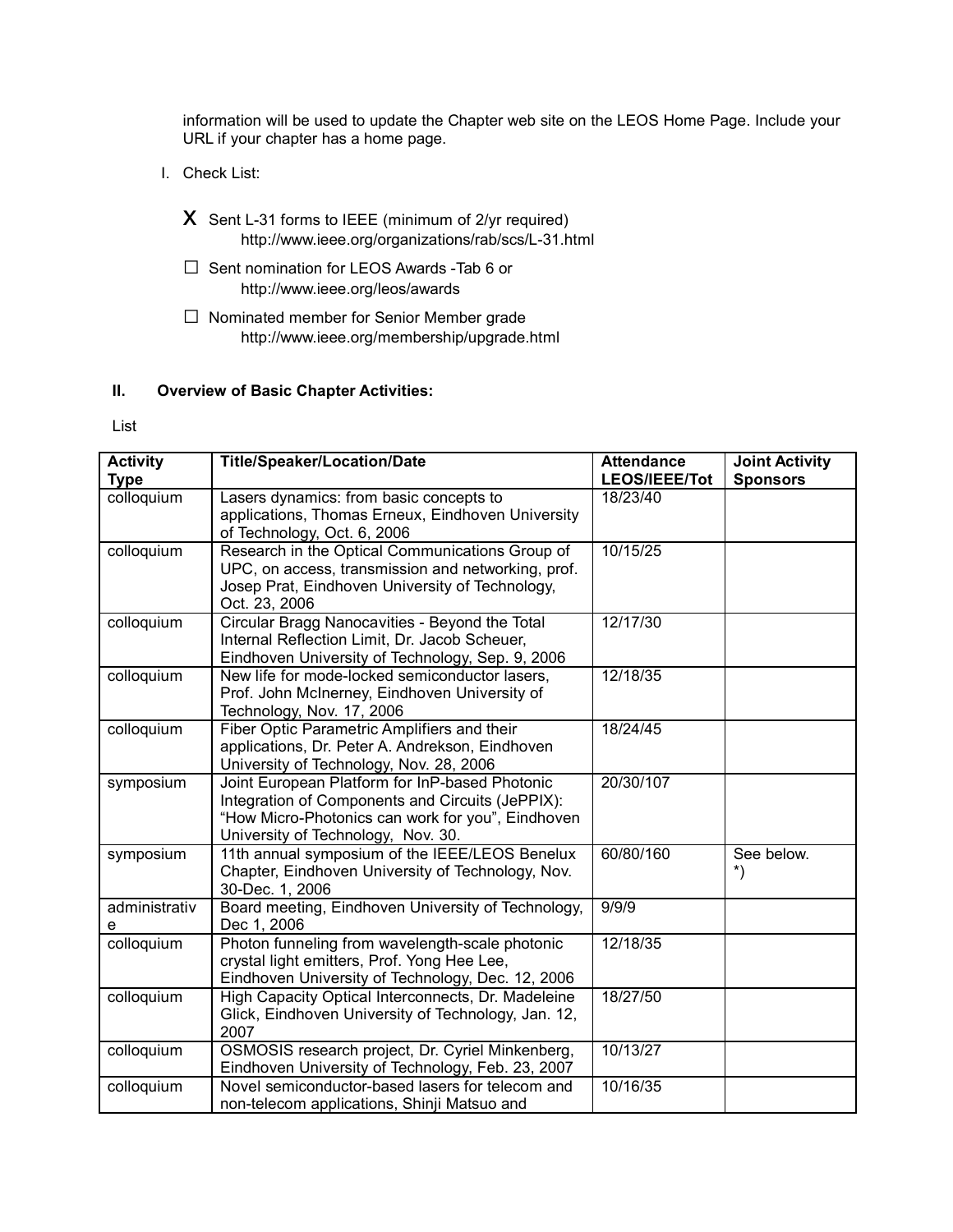|            | Hiroyuki Suzuki, Eindhoven University of<br>Technology, Mar. 19, 2007                                                                              |          |            |
|------------|----------------------------------------------------------------------------------------------------------------------------------------------------|----------|------------|
| colloquium | Photonic Crystal Devices, John O Brien, Eindhoven<br>University of Technology, Apr. 2, 2007                                                        | 14/15/30 |            |
| colloquium | Ordered Quantum Wires and Dots for<br>Nanophotonics Applications, Dr. Eli Kapon,<br>Eindhoven University of Technology, Apr. 10, 2007              | 12/17/35 |            |
| colloquium | Photonic Integrated Devices for Transparent Optical<br>Networking, Professor Yoshiaki Nakano, Eindhoven<br>University of Technology, Apr. 23, 2007 | 17/20/40 |            |
| colloquium | Integrated Semiconductor Active Waveguide Optical<br>Isolators, Dr. Hiromasa SHIMIZU, Eindhoven<br>University of Technology, Apr. 23, 2007         | 17/20/40 |            |
| colloquium | Status of High Speed Plastic Optical Fiber for<br>Broadband Society, Yasuhiro Koike, Eindhoven<br>University of Technology, Apr. 26, 2007          | 10/15/32 |            |
| workshop   | Progress in Optical Devices and Materials,<br>Eindhoven University of Technology, May 25, 2007                                                     | 20/25/40 | $^{\star}$ |
| colloquium | Slow light in semiconductor waveguides, Jesper<br>Moerk, Eindhoven University of Technology, Jun.<br>12, 2007                                      | 15/20/40 |            |

\*) Organized in collaboration with IEEE/LEOS Benelux Student Chapter

## **III. List most significant chapter improvements over last year** *(Most Improved Chapter Award)*

#### **IV. List workshops, symposia, educational programs, consulting programs, job fairs etc.** *(Most Innovative Chapter Award)*

The Benelux chapter organized a one and half day symposium and a one day workshop in collaboration with the Benelux student chapter. Also, a number of colloquia were held, with renowned speakers, about topics in the LEOS fields of interest.

An additional one-day symposium was organized in collaboration with the Joint European Platform for InP-based Photonic Integration of Components and Circuits (JePPIX): "How Micro-Photonics can work for you". This symposium was a very successful event that attracted over 100 attendees. It was collocated with our annual symposium and the attendees were free to visit the evening program, including a poster session and two invited talks.

## **V. Number of Members elevated to Senior-Member grade (***New Award***).**

**VI. Miscellaneous Information/Elaboration on any of the above entries (***see below***)** Two of our LEOS Benelux members were nominated IEEE fellow: prof. Roel Baets (Ghent University) and prof. Ton Koonen (Eindhoven University). Both are members of the advisory board of the LEOS Benelux chapter.

#### **VII. "Best Practices" and Pre-college Programs**

Large part of the vitality of our chapter is due to the active involvement of a large number of students (Ph.D. as well as master). They can easily become a LEOS member when they attend the annual symposium, which is the major local event in the Benelux region in the LEOS related fields.

This year's symposium was a one and half day event with over 150 attendees and 77 scientific contributions, comprising 5 invited papers, 16 contributed papers selected for oral presentation and 56 poster presentations. The symposium proceedings are available in printed form at the event itself, and are also publicly accessible through the chapter website ([leosbenelux.org](http://leosbenelux.org/)). Most of the contributions were presented by students. The edition of proceedings of all contributions gives an additional stimulus, as academic contributors are interested in opportunities for scientific output. The poster session was linked to a Student Poster Contest, which has rewarded the best poster presented by a student as a first author.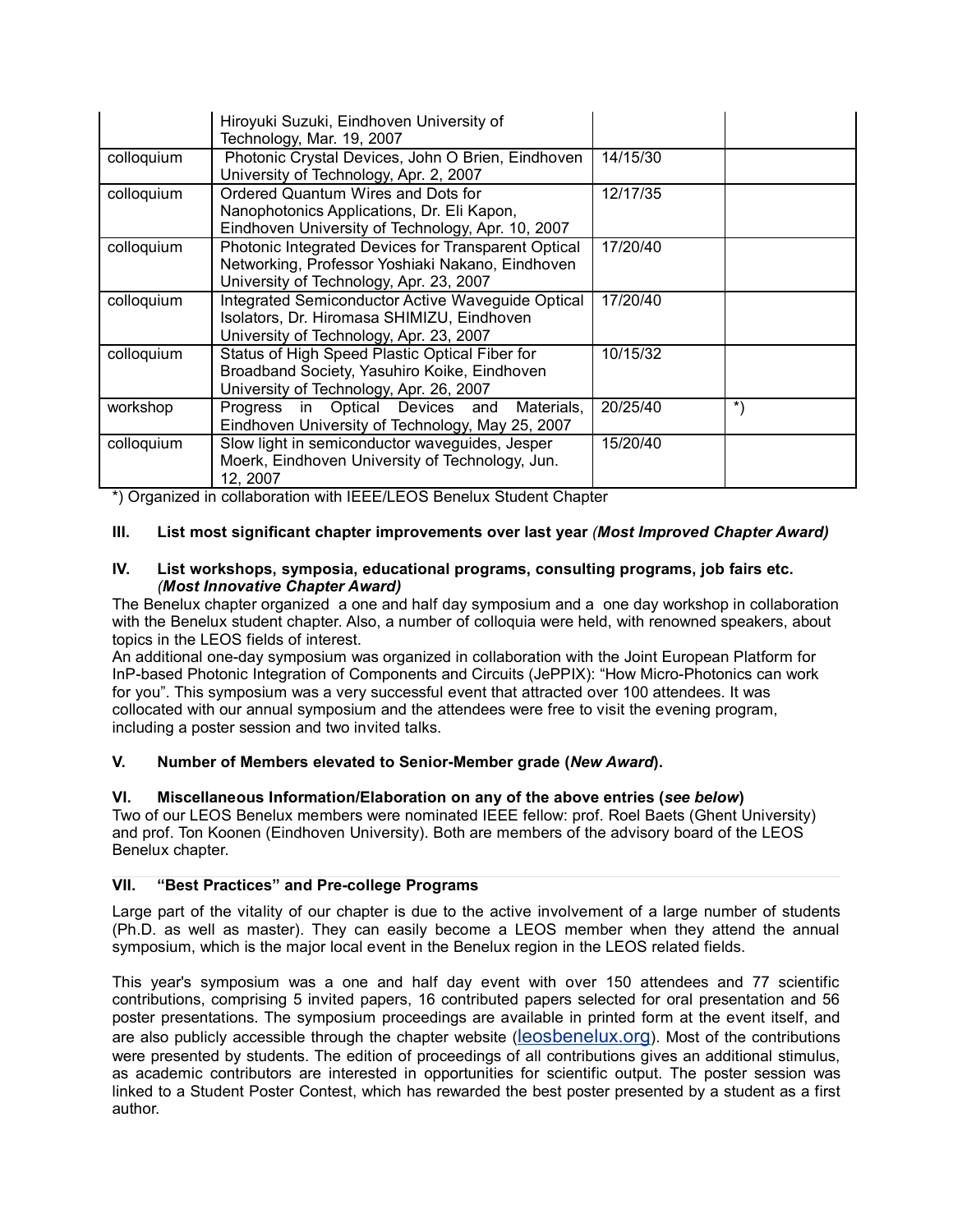The Benelux chapter has a separate student chapter, started in 2004, that organizes student-specific activities, such as company visits. In addition, the student chapter is co-organizing our annual symposium, as well as the annual workshop that focuses on a specific topic. This year's workshop about "Progress in Optical Devices and Materials" was held in Eindhoven and had two invited speakers and 10 contributed papers.

Two of our LEOS Benelux members were nominated IEEE fellow: prof. Roel Baets (Ghent University) and prof. Ton Koonen (Eindhoven University).

The board of the Benelux Chapter consists of a good mix of engineers and scientists from industry as well as academic institutions including two active student members. Over the 9 years of existence of the Chapter there is a continuous refreshing of board members sufficient slow to conserve experience and knowledge, but sufficiently rapid to avoid too much routine and to stimulate renewal.

We wish to have our chapter considered for the following chapter awards:

[x] Chapter of the Year (All information)

[] Best Membership Percentage Increase (Part I.C.)

[] Most Improved Chapter (Part III)

- [x] Most Innovative Chapter Activities (Part IV)
- [ ] Most Senior Member Elevations (Part V)

Chapter Chair Signature:

Not the form of the form of the form of the form of the form of the form of the form of the form of the form o<br>Although the form of the form of the form of the form of the form of the form of the form of the form of the fo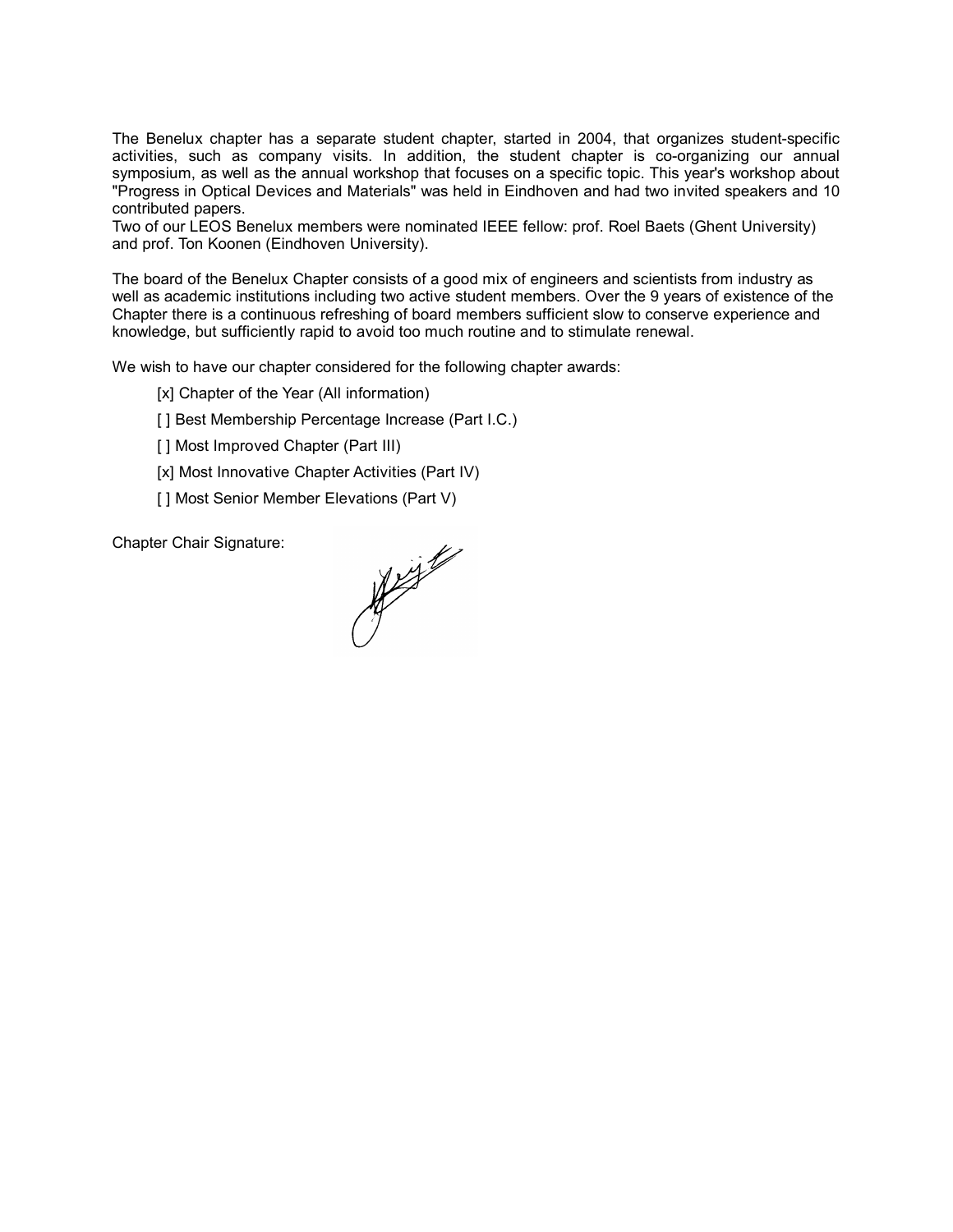## **VI. Miscellaneous Information/Elaboration on any of the above entries**

We organized our 11<sup>th</sup> annual symposium as a one day and half event with an evening session and a complete day session. The symposium has been managed such that two invited talks were presented on November 30, 2006 evening:

Gerlas van den Hoven, Genexis, The Netherlands "The Dynamic Bandwidth of Fiber-to-the-Home"

Ton Koonen, TU/e, The Netherlands , "Broadband Communication research activities at the COBRA Institute"

This was followed by the odd-numbered poster presentations (36). The next day session was balanced with oral (16) and even-numbered posters presentations (35) and two invited talks:

David Plant (McGill University, Canada) "Agile All-Photonics Networks - A Vision of Optical Networks for 2012 and Beyond"

Masaya Notomi (NTT Basic Research)"All Optical Control of Light by Photonic Crystal Nanocavities"

As usual, the emphasis has been put on exchange between students, professionals, professors, which is best facilitated through the poster sessions that are combined with lunch and drinks. The large number of papers presented and their high quality demonstrate the vitality of the Benelux chapter. The printed version of the proceedings are distributed among the participants, the electronic version is freely accessible on the Benelux Chapter website ([leosbenelux.org](http://leosbenelux.org/)).

Eleventh Annual Symposium of the IEEE/LEOS Benelux Chapter

Meeting date: November 30 - December 1, 2006

Venue: Eindhoven University of Technology (NL)

Admission charge: Yes

Meeting Category: Technical

Guests: 4 guest speakers

Total: 160

Pres. Officers: Ton Koonen and Henrie van den Boom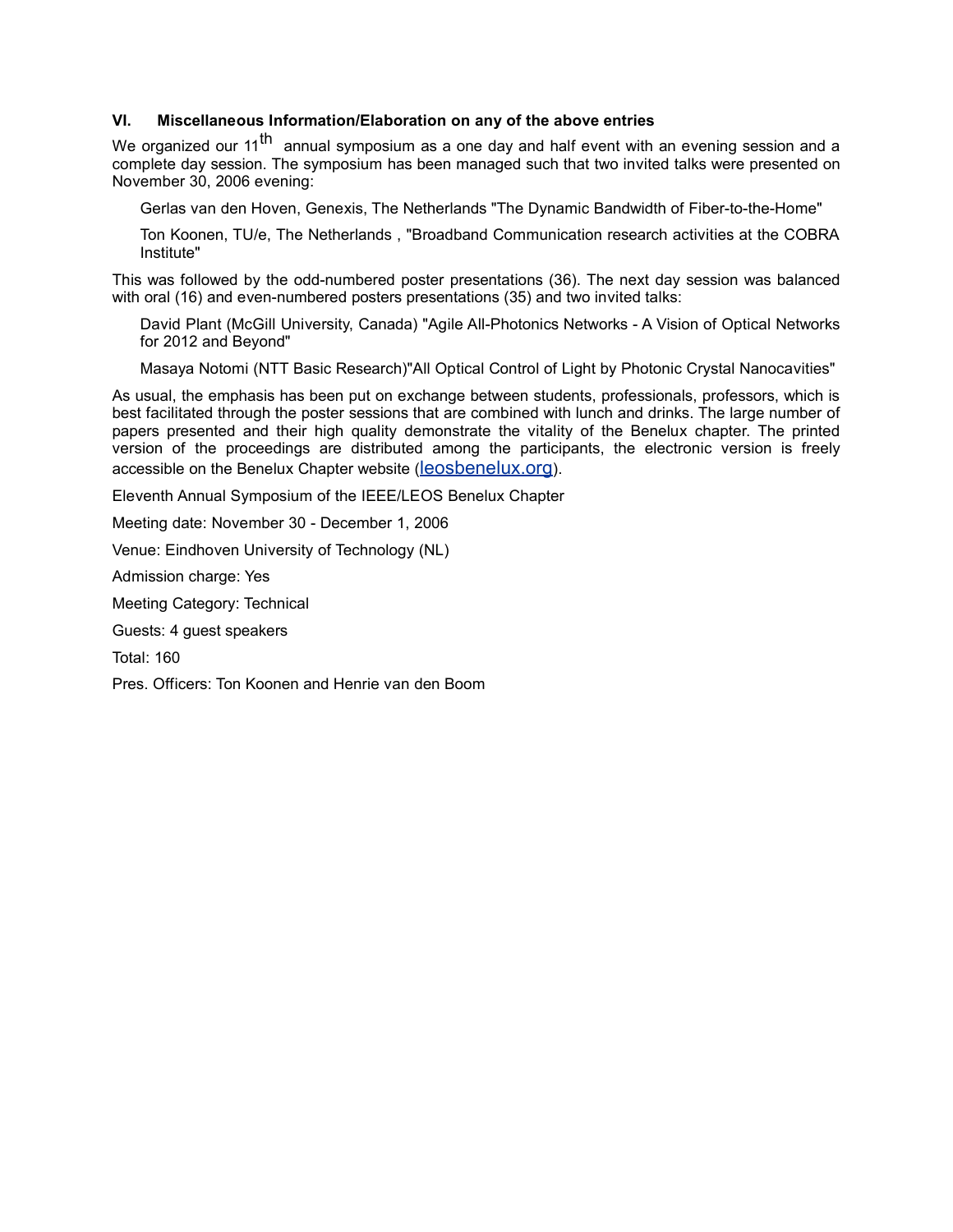# **Board of LEOS- Benelux 2005-2006** <http://leosbenelux.org/>

## **Chair:**

Xaveer Leijtens Eindhoven University of Technology PT 10.10 P.O. Box 513 5600 MB Eindhoven (The Netherlands) Tel: +31 40 247 5112 Fax: +31 40 244 8375 Email: [X.J.M.Leijtens@tue.nl](mailto:X.J.M.Leijtens@tue.nl)

#### **Vice Chair:**

Geert Morthier Ghent University - IMEC Department of Information Technology Sint-Pietersnieuwstraat 41 9000 Gent Belgium Phone: +32 9 2648934 Fax: +32-9-264 3593

#### **Secretary:**

Jan Danckaert Vakgroep Toegepaste Natuurkunde en Fotonica (TONA) Faculteiten Wetenschappen en Ingenieurswetenschappen Vrije Universiteit Brussel Pleinlaan 2, B - 1050 Brussel (B) tel: 02 / 629 3659 (secr: 3453) fax: 02 / 629 3450

#### **Treasurer:**

Henrie van den Boom Eindhoven University of Technology PT 12.27 P.O. Box 513 5600 MB Eindhoven (The Netherlands) Phone: + 31 40 247 34 44 Fax: + 31 40 245 51 97 [H.P.A.v.d.Boom@tue.nl](mailto:H.P.A.v.d.Boom@tue.nl)

## **Previous Chair**

Patrice Mégret Electromagnetism and Telecommunications Boulevard Dolez 31 B-7000 MONS (Belgium) Tel: +32 65 37 41 91 Fax: +32 65 37 41 99 Email: Patrice.megret@fpms.ac.be

#### **Other board members and members of the advisory board:**

Alfred Driessen, MESA+, IOMS, University of Twente, [A.Driessen@el.utwente.nl](mailto:A.Driessen@el.utwente.nl) Fouad Karouta, Eindhoven University of Technology, F.Karouta@tue.nl Roel Baets, University of Ghent, [baets@intec.rug.ac.be](mailto:baets@intec.rug.ac.be) Philippe Emplit, Universite Libre de Bruxelles, Philippe.Emplit@ulb.ac.be Ton Koonen, TU Eindhoven, a.m.j.koonen@tue.nl